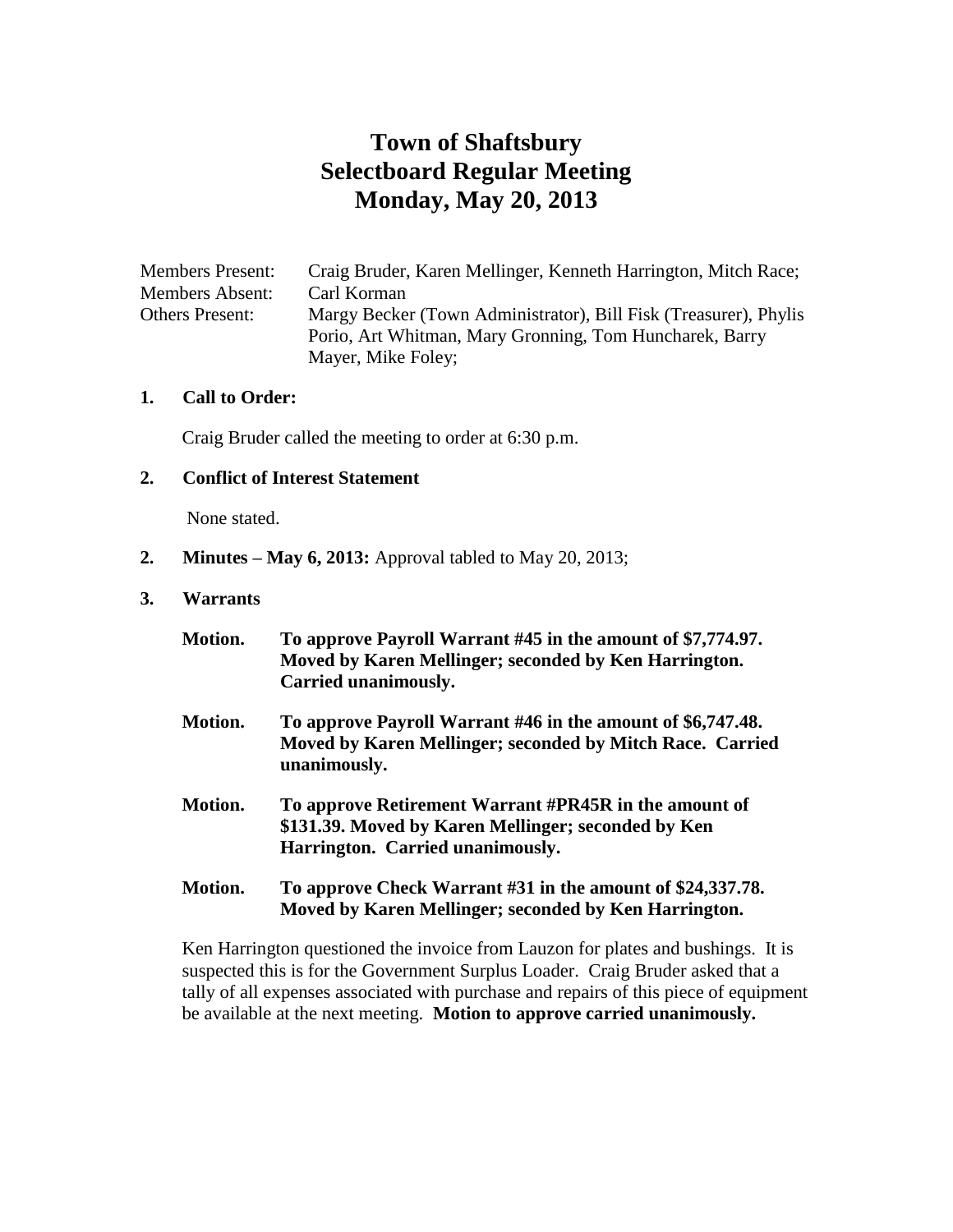#### **5. Announcements**

Mitch Race announced the Historical Society's trip to Historic Deerfield on June  $22<sup>nd</sup>$ . Tickets are \$30 for roundtrip. Contact Mitch Race if interested.

Karen Mellinger welcomed Mitch Race to his first meeting of the Selectboard.

Karen Mellinger and Joe Herrmann will attend the School Board meeting Tuesday, May 21 to discuss the Water Department invoice for water loss due to an earlier line break.

Karen Mellinger announced the Town Garage Committee meeting for Wednesday the 22<sup>nd</sup> will be cancelled. She cannot attend and the Committee is still waiting for information.

# **6. Public Comments**

Phylis Porio announced the Lions' Pancake Breakfast to held Saturday, June 28<sup>th</sup> at 11AM at the Elementary School.

#### **7. Battenkill Valley Health Center**

Dr. Michael Welther had last spoken to the Selectboard in 2010 regarding his initiative to launch a federally-qualified community health center ("FQH"). The towns of Arlington, Sandgate, and Sunderland are medically 'under-served'. Bennington County is the only Vermont county without a community-based health center. Said centers have to provide access to all, provide mental health and dental services. The Center would be run as a non-profit, with 50% of the board members comprised of Clinic members.

The application process was started 2 years ago, but at the last minute federal funding was pulled and only one application in Vermont was approved. Dr. Welther plans to file a second application for a category of community health center similar to the 'FQH' status applied for earlier and denied.

Karen Mellinger asked how the Health Center is sustained. Dr. Welther said grant funds provide major support, in addition to extra reimbursements from Medicaid, Medicare, and reduced expenses. There is loan foregiveness for physicians who work at such centers.

Craig Bruder noted the Selectboard had provided a letter of support in 2010.

**Karen Mellinger made the motion that the Selectboard provide a letter of support for the Chair's signature. Mitch Race seconded. Motion carried unanimously.**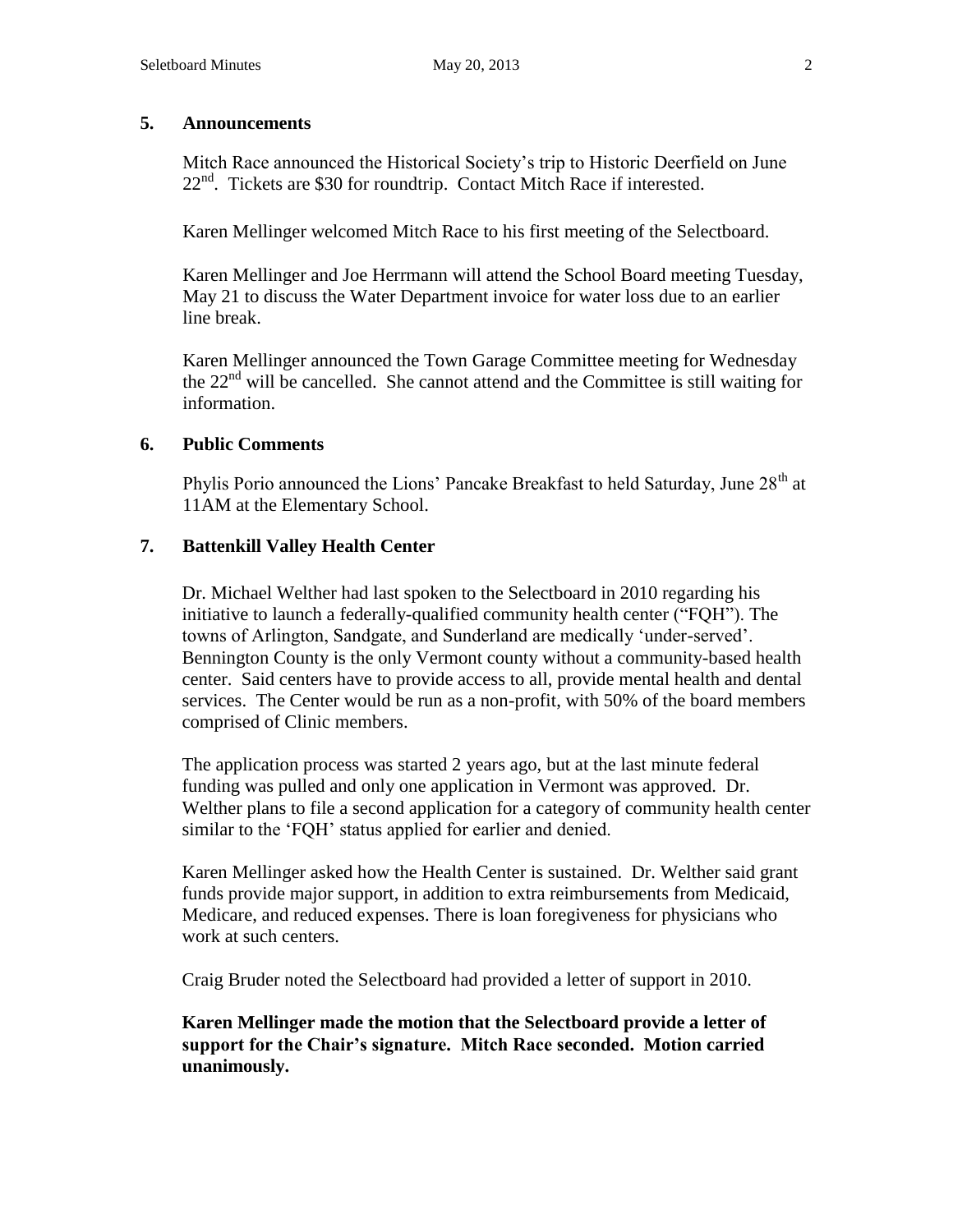# **8. Treasurer's Reports**

Bill Fisk presented estimated cash flow projections for the general fund, along with a review of Estimated Revenues, Expenditures, and Changes in Fund Balance as of May 15, 2013. The Treasurer's reports are in a new format, reflecting generally accepted accounting principles.

It is important to note that the FY13 budget calls for an operating deficit of \$180,020, because expenses were budgeted to exceed all revenues – inclusive of property taxes collected.

In order to compensate for this operating deficit, the budget is balanced by operating transfers IN of reserve funds in the amount of \$146,000. Additionally \$124,520 of the June 30, 2012 Fund Balance of \$320,470 is used up. The Selectboard purposefully refrained from raising taxes.

But the actual operating deficit at June  $30<sup>th</sup>$  is projected to be less than budgeted. This is good news. It is estimated that the Town will finish the Fiscal 2013 year with approximately \$1,670,283 in revenues, which is \$72,000 more than budgeted revenues. It is estimated that expenses will total approximately \$1,736,420, or approximately \$41,546 less than budgeted expenditures.

To-date the operating deficit is projected to be approximately \$126,597 less than budgeted.

The FY13 budget calls for \$146,000 in operating transfers into the general fund from reserve funds. It is estimated that a total of \$186,000 in reserve funds will be transferred in June 30, which is \$40,000 more than budgeted.

On the expense side, all budgeted transfers from the general fund into reserve funds in the amount of \$90,500 have occurred. The general fund does not owe any funds to reserves.

Hence it is projected that the year will conclude with \$86,597 more in revenues and operating transfers in than expenditures and operating transfers out.

The Town's cash balance as of May 15, 2013 was \$379,170. The estimated cash balance as of June 30, 2013 is expected to be \$306,609, reflecting a decrease of \$72,561.

# **9. Howard Park**

The vandalism of bleachers at Howard Park was discussed, and measures for increased security of the Park were reviewed. It was noted that Peter Cross has agreed to lock the gate in the evening. Dick Pulis will be opening the mornings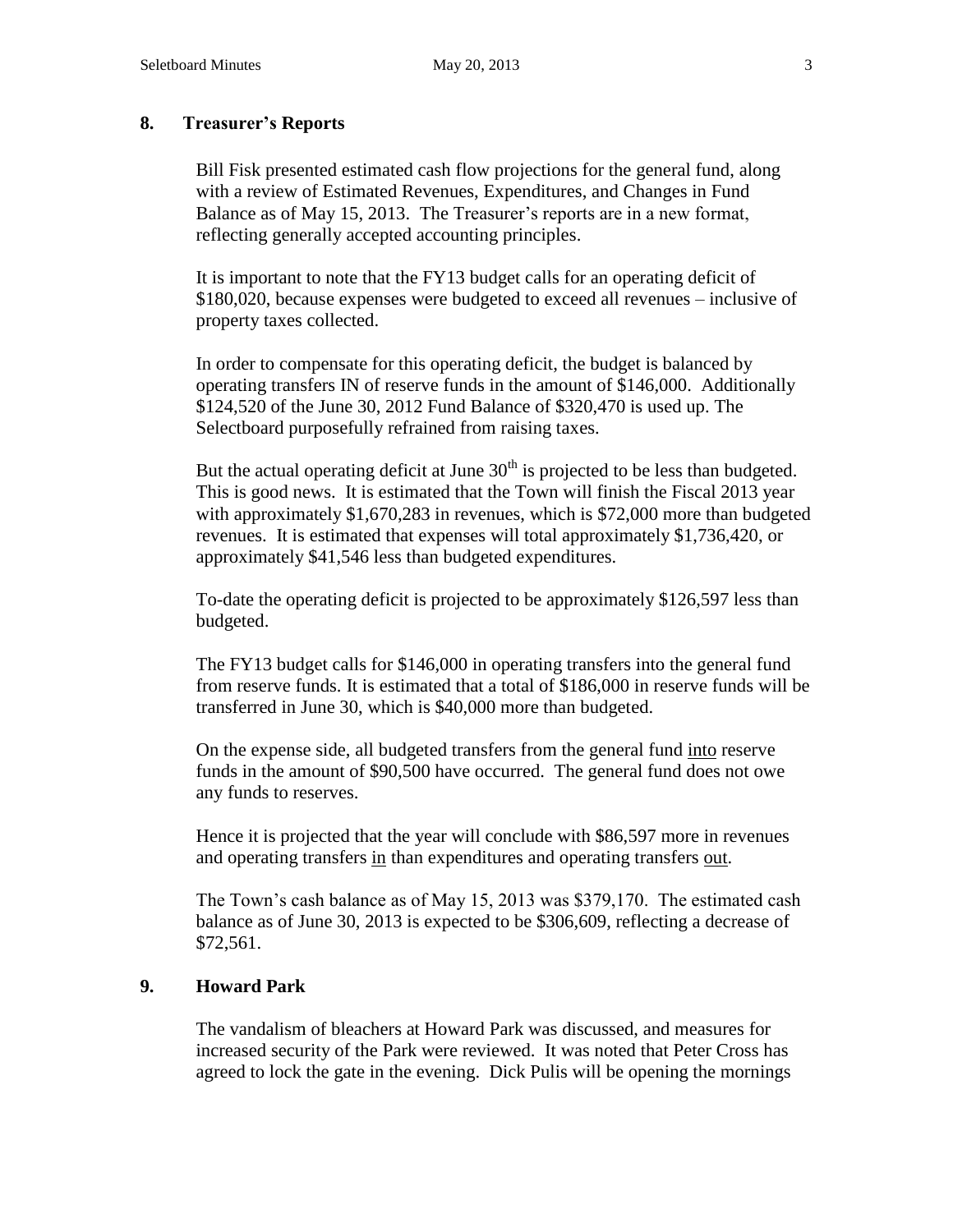that Walter Merritt is not performing maintenance duties. Repairs needed to the Park were also discussed.

# **10. On-Street Parking - Cleveland and Dunham Aves.**

Craig Bruder spoke about vehicle congestion on Cleveland and Dunham Avenues caused by residents parking on both sides of the streets. Vehicles have not been able drive down Dunham Avenue. There is similar concern about passage of emergency vehicles down Cleveland Avenue. Karen Mellinger noted that parked vehicles obscure children at play, and this presents a safety issue. The Parking Ordinance will be revised to enable the Town to limit parking to one side of said streets.

# **11. Bennington College Caterer's permit**

**Mitch Race made the motion to approve the Bennington College Catering Permit, which identifies the President's House as the approved location. Approval is for one year. Karen Mellinger seconded. The motion carried unanimously.**

# **12. 2013 Tax Sales**

**Mitch Race made the motion to authorize the Delinquent Tax Collector to hire an attorney to begin tax sale proceedings. Ken Harrington seconded. Motion carried unanimously.**

# **13. Bid Opening – Fuel Bids**

Margy Becker opened and read aloud fuel bids from Blue Flame Gas, HL fuels/HL Propane, John Ray & Sons, Miles Lumber, Robert Greene, Inc., Suburban Propane, and West Oil. Bids will be tabulated and then discussed at the June  $3<sup>rd</sup>$  meeting.

# **14. Selectboard Liaisons**

The Selectboard agreed upon liaison assignments to town officials, boards, and commissions. Craig Bruder will distribute.

# **15. Selectboard Policies:**

**a. Conflict of Interest Policy:** The policy just adopted by the Board is slightly at odds with the DRB Conflict of Interest policy. DRB members have asked for clarification. Karen Mellinger spoke against revising the Selectboard's policy language. The Selectboard policy is not meant to exclude people from serving, but it does require that if applicants for Boards or Commissions foresee occasional or recurring conflicts of interest due to the nature of their profession – that this fact be